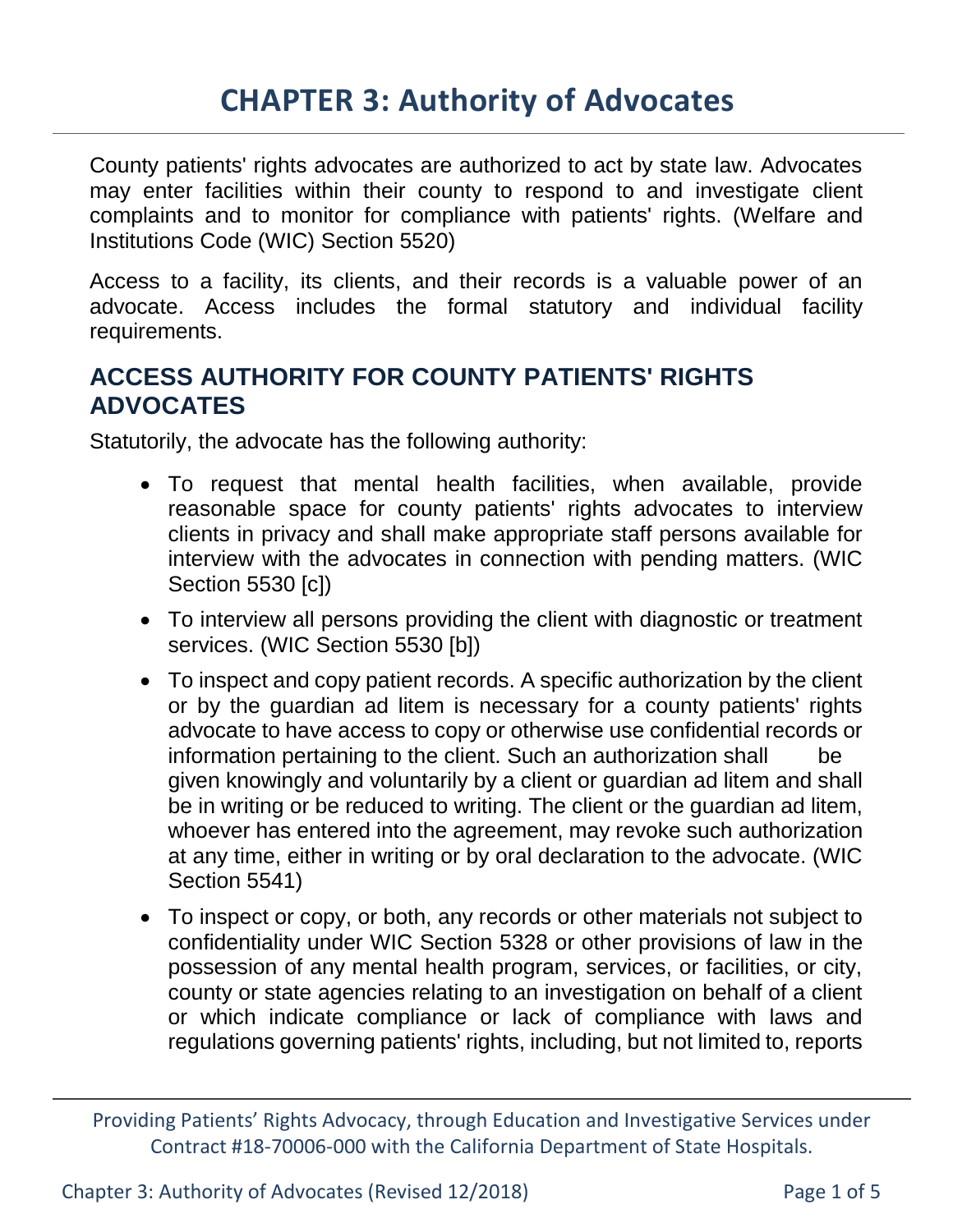on the use of restraints or seclusion, and autopsy reports. (WIC Section 5542)

# **CLIENTS**

Clients have a statutory right "to see and receive the services of a patient advocate who has no direct or indirect clinical or administrative responsibility for the person receiving mental health services" (WIC Section 5325 [h]).

Furthermore, a client, no matter what his or her legal status, is presumed competent for the purpose of entering into an agreement with county patients' rights advocates for the provision of advocacy services unless found by the superior court to be incompetent to enter into an agreement with an advocate and a guardian ad litem is appointed for such purposes. The client can revoke the agreement with the advocate at any time, orally or in writing. The patient can also refuse to see the advocate or terminate a visit at any time. (WIC Section 5523 [a], Section 5523[c], Section 5530[d]).

The advocate is entitled by statute to visit a client or other recipient of services "at all times necessary to investigate or resolve specific complaints". For any other purposes (monitoring, training and general provision of rights information), the advocate is entitled to access during normal working and visiting hours. (WIC Section 5530 [a])

# **FACILITIES**

County patients' rights advocates have access to all clients and other recipients of mental health services in any mental health facility, program, or service at all times as are necessary to investigate or resolve specific complaints and to monitor mental health facilities, services and programs for compliance with statutory and regulatory patients' rights provisions in accordance with WIC Section 5523(b). The advocates have access to mental health facilities, programs, and services, and recipients of services therein during normal working hours and visiting hours for other advocacy purposes. The advocate is entitled to "reasonable" and "available" private space in which to meet with the client (WIC Section5530 [a] and [c]).

# **RECORDS/INFORMATION**

County patients' rights advocates must obtain the client's written consent before inspecting or copying a client's mental health records except for the purpose of

Providing Patients' Rights Advocacy, through Education and Investigative Services under Contract #18-70006-000 with the California Department of State Hospitals.

Chapter 3: Authority of Advocates (Revised 12/2018) Page 2 of 5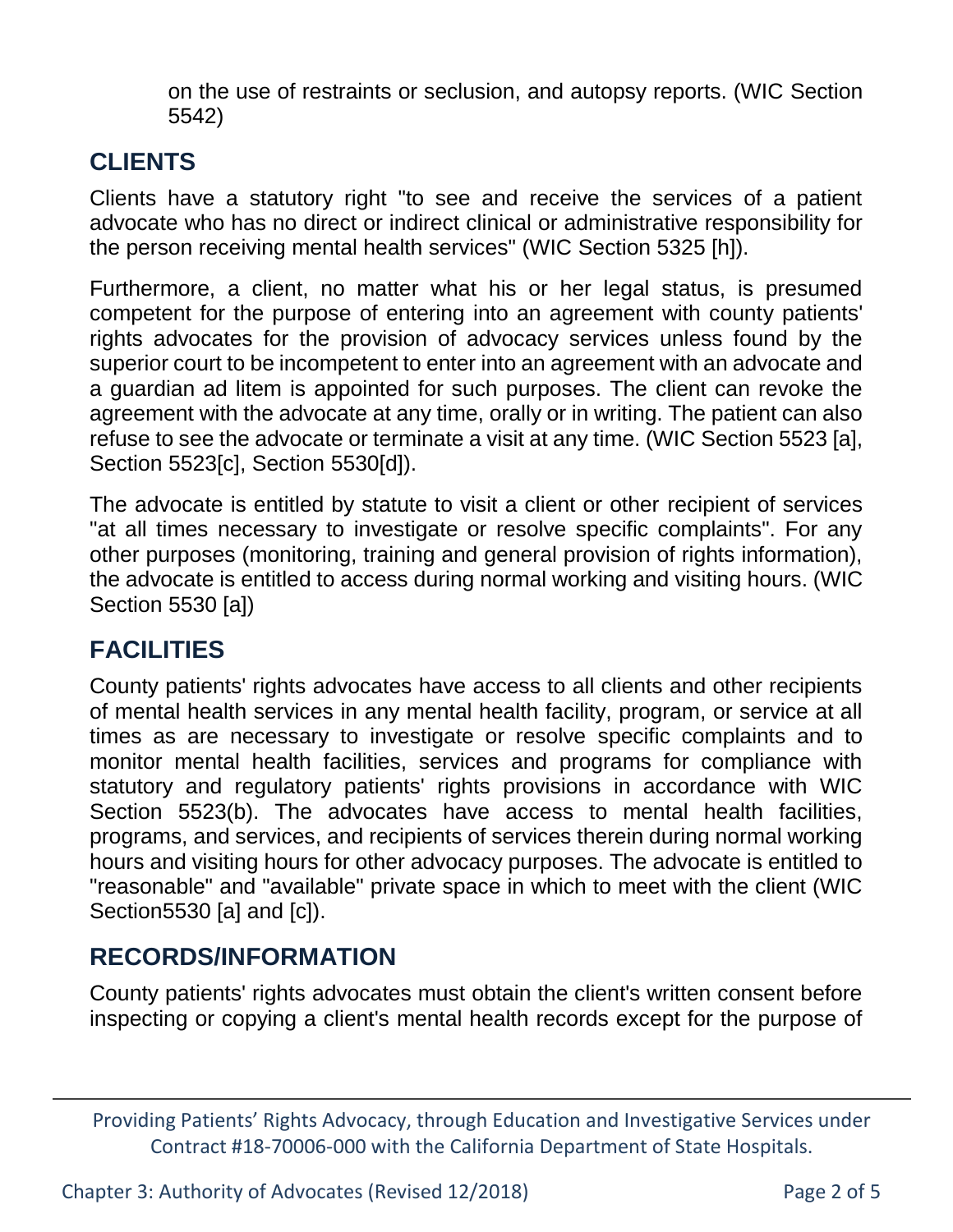monitoring mental health facilities, services and programs for compliance with patients' rights law (WIC Section 5520 [b], 5545, 5541).

County patients' rights advocates have the right to inspect or copy any records or other material not subject to confidentiality under W&I Section 5328 or other provision of law, in the possession of any mental health program, service, or facility, relating to an investigation on behalf of a client or which indicate compliance or lack of compliance with laws and regulations governing patients' rights. (WIC Section 5542)

WIC Section 5326.1 provides access to the local mental health director, or his or her designee, which may include county advocates, information pertaining to denial of rights, including consent forms, required documentation for convulsive treatment, seclusion and restraint, physician's orders, nursing notes and involuntary detention papers.

#### **AUTHORITY AND DUTIES OF THE CALIFORNIA OFFICE OF PATIENTS' RIGHTS (COPR)**

The COPR is authorized to act by state law. The COPR's authority to act and its access authority arise under a state contract with the Department of State Hospitals, which is supported in state statute. The COPR shall serve as a liaison between county patients' rights advocates and the State Department of Health Care Services. (WIC Section 5510, 5511, 5512, 5513, 5370.2)

In order to ensure that persons with mental disabilities have access to high quality advocacy services, the COPR shall establish a grievance procedure and shall advise persons receiving services of the availability of other advocacy services, including services provided by the protection and advocacy agency specified in WIC Section 4901, known as "Disability Rights California", and the county patients' rights advocates specified in WIC Section 5520.

The COPR is specifically responsible for conducting the following activities:

- When issues that cannot be resolved by county patients' rights advocates, investigate and take action as appropriate and necessary to resolve complaints from or concerning recipients of mental health services residing in licensed health or community care facilities regarding abuse, and unreasonable denial, or punitive withholding of rights.
- Provide consultation, technical assistance, and support to county patients' rights advocates. Conduct program review of patients' rights

Chapter 3: Authority of Advocates (Revised 12/2018) Page 3 of 5

Providing Patients' Rights Advocacy, through Education and Investigative Services under Contract #18-70006-000 with the California Department of State Hospitals.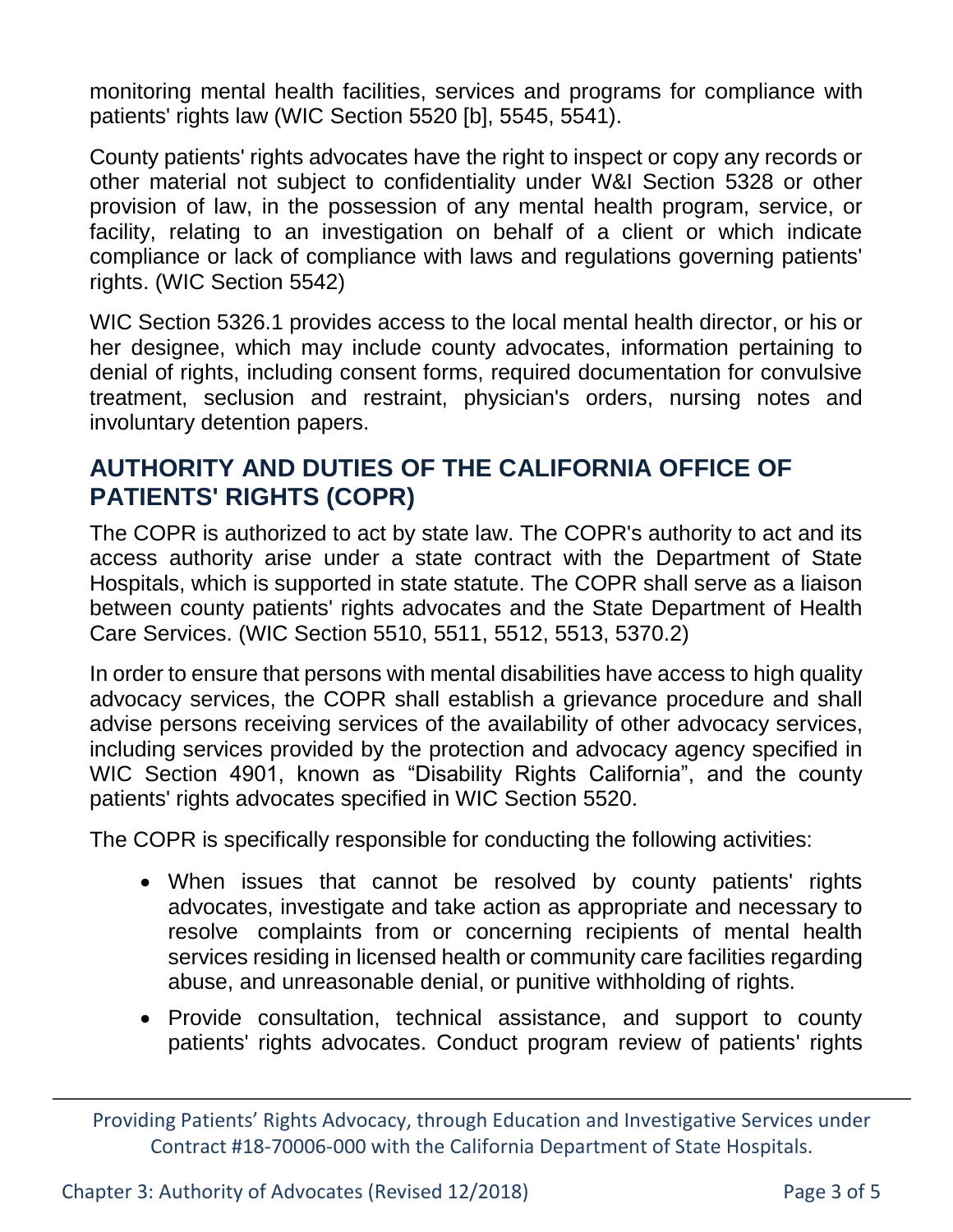programs. These services are to be provided in coordination with the appropriate county patients' rights advocates.

In addition, the COPR provides training to county patients' rights advocates to ensure all advocates possess:

- Knowledge of the service system, financial entitlements, and service rights of persons receiving mental health services. This includes the available treatment and service resources in order to ensure timely access to treatment and services.
- Knowledge of patients' rights in institutional and community facilities.
- Knowledge of civil commitment statutes and procedures.
- Knowledge of state and federal laws and regulations affecting recipients of mental health services.
- Ability to work effectively and respectfully with service recipients and providers, public administrators, community groups, and the judicial system.
- Skill in interviewing and counseling service recipients, including giving information and appropriate referrals.
- Ability to investigate and assess complaints and screen for legal problems.
- Knowledge of administrative and judicial due process proceedings in order to provide representation at administrative hearings and to assist in judicial hearings when necessary to carry out the intent of WIC Section 5522 regarding cooperation between advocates and legal representatives.
- Knowledge of, and commitment to, advocacy ethics and principles.

#### **SANCTIONS FOR INTERFERENCE WITH ADVOCATES/RETALIATION AGAINST PATIENTS AND STAFF**

WIC Section 5550 states no person shall knowingly obstruct any county patients' rights advocate in the performance of duties, including, but not limited to, access to clients or potential clients, or to their records, whether financial, medical, or records, or otherwise violate the provisions of this chapter.

No facility to which the provisions of WIC Section 5325 are applicable shall discriminate or retaliate in any manner against a patient or employee on the basis

Providing Patients' Rights Advocacy, through Education and Investigative Services under Contract #18-70006-000 with the California Department of State Hospitals.